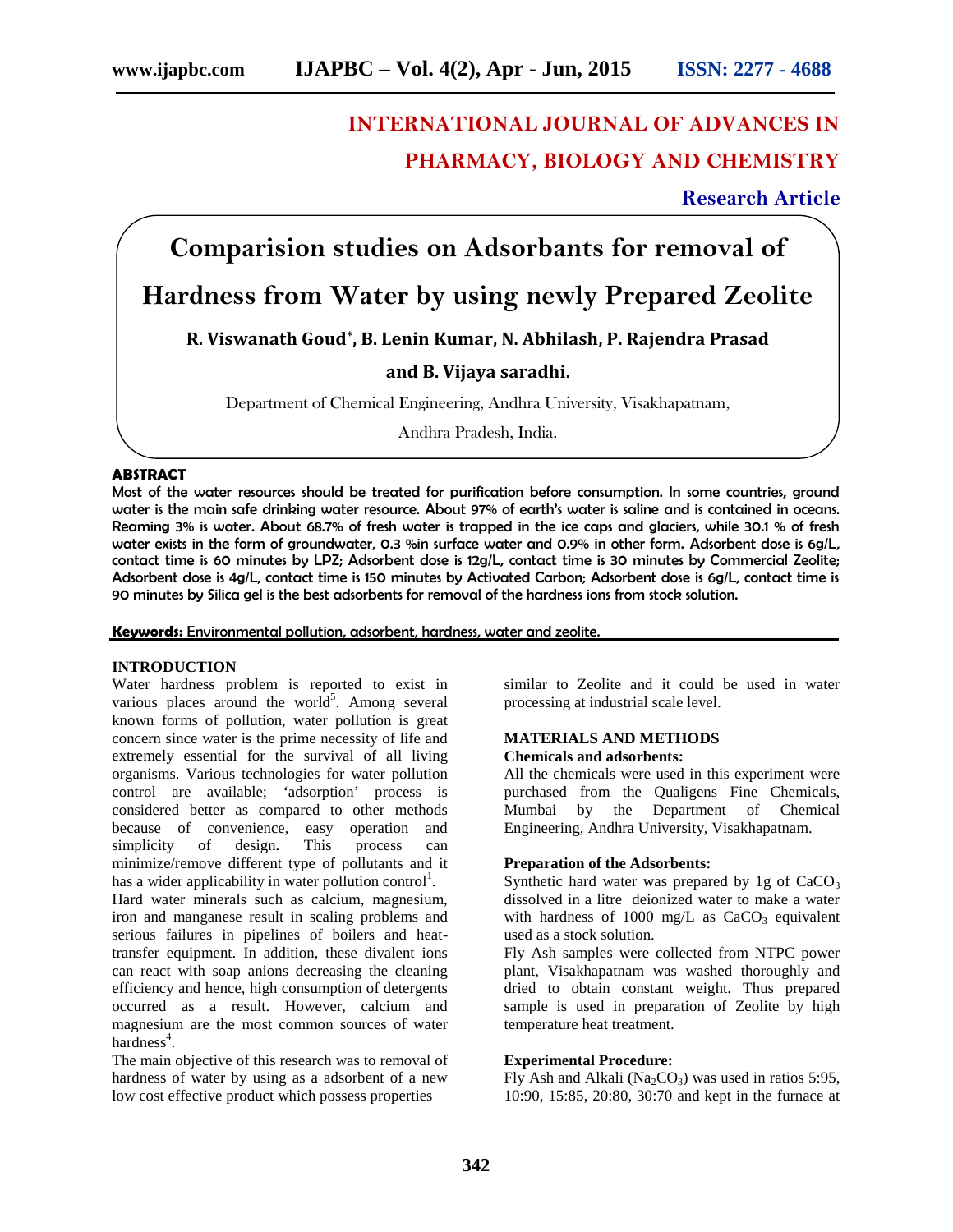temperatures 300°C, 400 °C, 500 °C, 600 °C, 700°C for 2 h.

Once the activation time was reached, the content was cooled. The Zeolite material was then washed with distilled water until residual Alkali was fully removed. Thus the sample is filtered & dried in an oven at  $100^{\circ}$ C for 2hrs and its CEC is determined to check the Zeolite content.

The treated Fly Ash is made into pellets by agglomeration with Lime, Sodium Silicate and Sodium Alignate.

## **Testing of LPZ(Laboratory Prepared Zeolite) for CEC(Cation Exchange Capacity):**

3g of Zeolite was added in 25 mL of raw water shaken thoroughly for 5 minutes in Flask shaker. The treated Zeolite was filtered and washed several times with DM water.

#### **Determination of total hardness**

Two millilitres of Ammonia buffer solution was added in twenty millilitres of hard water sample (pH 9-10) with EBT indicator appears wine red colour was used in titrate against EDTA.

> Total hardness was identified by using the following formula:

**Total hardness =**  $(V_1^*N^*50^*1000)/(V_2)$  **mg/L** 

Here,  $V_1$  - volume of EDTA,  $V_2$  - volume of sample, N - Normality of EDTA and 50 - Equivalent weight of CaCO<sub>3</sub>

## **Optimization of batch experiments:**

Optimization of adsorbent mass (2-16 g/L), initial ion concentrations (100-1200 mg/L) and contact time (1- 240 minutes) experiments were carried out. Optimized adsorption times for Commercial Zeolite, LPZ, Activated Carbon and Silica gel adsorbents were first examined by varying the contact time at room temperature.

Removal efficiencies (RE) were identified at various initial ion concentration (100mg/L, 200 mg/L, 300 mg/L, 450 mg/L, 600 mg/L, 800 mg/L, 1000 mg/L, 1200 mg/L) as follows:

#### **Removal efficiency** (%) =  $(C_i - C_e) / C_i * 100$

The quantity of adsorbed hardness on the adsorbate; i.e. uptake was calculated by the difference of initial and final (or) equilibrium concentrations with the equation

## $q_e = (C_i - C_e) * V/m$

here  $C_i$  - initial ion concentration,  $C_e$  - final ion concentration,  $q_e$  - quantity of hardness adsorbed on the adsorbate, m - amount of adsorbate and V volume of the solution

## **RESULTS AND DISCUSSION**

#### **Effect of contact time on hardness removal: A) Commercial Zeolite:**

removal percentage approached equilibrium at 60 minutes (Fig 1). Further increase in contact time does not show significant change in hardness. This might be due to fact that, large number of vacant surface sites is available for the adsorption during the initial stage and with the passage of time.

#### **B). LPZ**

The percentage of hardness removal approached equilibrium within 30 minutes. Further increase in contact time does not show significant change in hardness. This might be due to fact that, large number of vacant surface sites is available for the adsorption during the initial stage and with the passage of time. After some times, repulsive forces between solute molecules on solid phase and liquid phase create difficultness for the solute molecules to occupy remaining vacant surface sites.

## **C). Activated Carbon:**

The percentage hardness removal approached equilibrium within 150 minutes. Further increase in contact time does not show significant change in hardness. This might be due to fact that, large number of vacant surface sites is available for the adsorption during the initial stage and with the passage of time. After some times, repulsive forces between solute molecules on solid phase and liquid phase create difficultness for the solute molecules to occupy remaining vacant surface sites.

#### **D). Silica gel:**

The percentage hardness removal approached equilibrium within 90 minutes. Further increase in contact time does not show significant change in hardness. This might be due to fact that, large number of vacant surface sites is available for the adsorption during the initial stage and with the passage of time. After some times, repulsive forces between solute molecules on solid phase and liquid phase create difficultness for the solute molecules to occupy remaining vacant surface sites.

#### **4.2. Effect of Adsorbent dose on hardness removal A). Commercial Zeolite:**

Adsorbent dose was varied between 2 - 12 g/L and it was indicated that the removal efficiency of hardness improved by increasing the adsorbent dose up to 6 g/L (Fig 5). Further increasing dose, yields were negligible adsorption. Greater availability of exchangeable sites at higher concentration of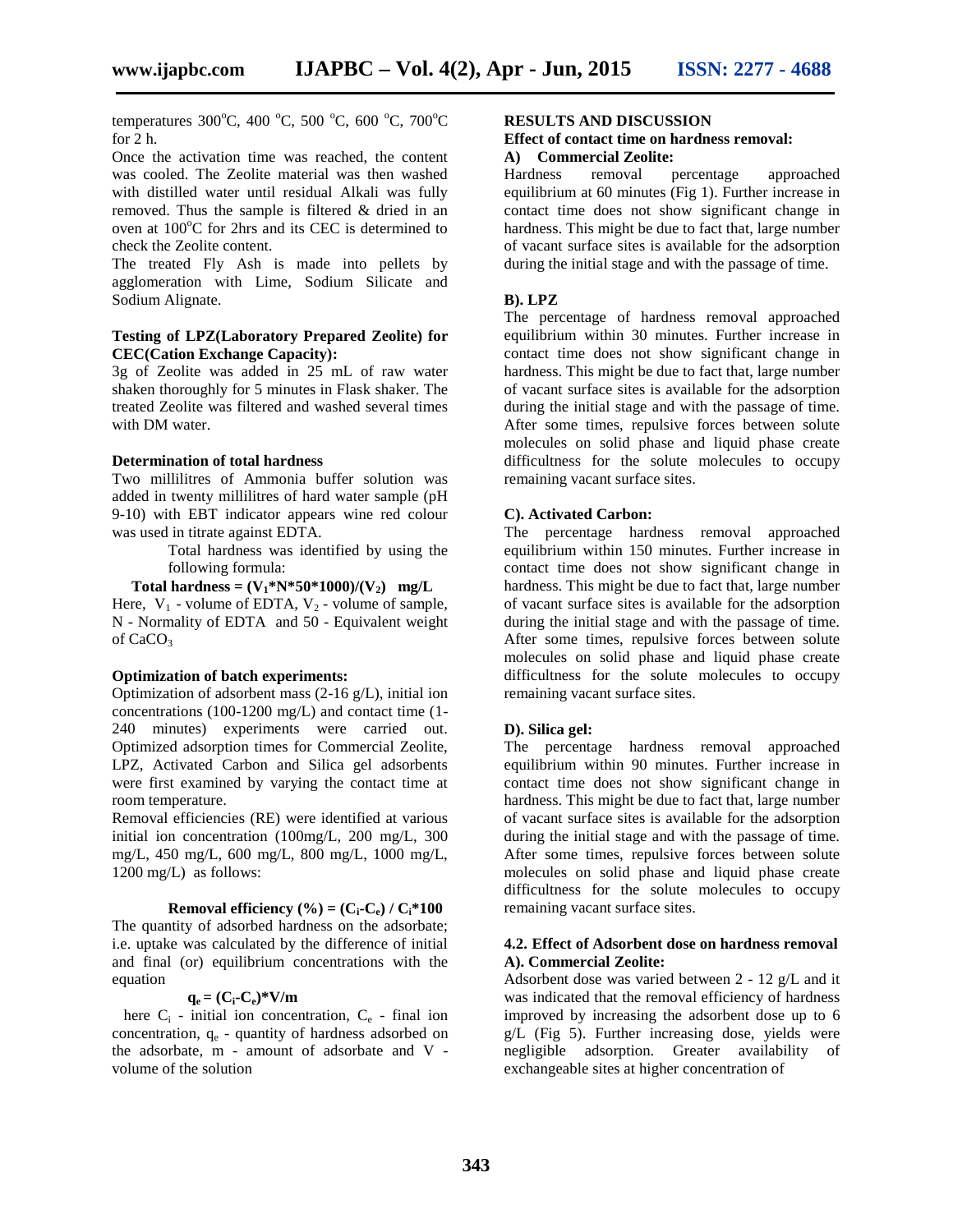adsorbent was the reason for the increase in hardness removal with the increase in adsorbent dose.

#### **B). LPZ:**

Adsorbent dose was varied between 2-16 g/L and it was indicated that the removal efficiency of hardness improved by increasing the adsorbent dose up to 12 g/L (Fig 6) Further increase in dose, yields negligible adsorption. Greater availability of exchangeable sites at higher concentration of adsorbent is the reason for the increase in hardness removal with the increase in adsorbent dose.

#### **C). Activated Carbon:**

The effect of the adsorbent dose on hardness removal is shown in Fig 4.7 Adsorbent dose was varied between 2-10 g/L and it was indicated that the removal efficiency of hardness improved by increasing the adsorbent dose up to 4 g/L where further dose increase yields negligible adsorption. Greater availability of exchangeable sites at higher concentration of adsorbent is the reason for the increase in hardness removal with the increase in adsorbent dose. After a certain dose of adsorbent, the maximum adsorption is attained and hence the amount of ions remains constant even with further addition of adsorbent. That's why beyond 4 g/L, the adsorption found to be constant  $2$ .

#### **D). Silica gel:**

The effect of adsorbent dose was varied between 2- 12 g/L and it was indicated that the removal efficiency of hardness improved by increasing the adsorbent dose up to 6 g/L where further dose increase yields negligible adsorption. Greater availability of exchangeable sites at higher concentration of adsorbent is the reason for the increase in hardness removal with the increase in adsorbent dose. After a certain dose of adsorbent, the maximum adsorption is attained and hence the amount of ions remains constant even with further addition of adsorbent. That's why beyond 6 g/L, the adsorption found to be constant<sup>2</sup>.

#### **4.3. Effect of Initial ion concentration on hardness removal**

#### **A). Commercial Zeolite:**

The initial ion concentration was varied between 100- 1200 mg/L and it was indicated that the removal efficiency decreases by increasing the initial ion concentration (Fig 9).

## **B). LPZ**

The initial ion concentration was varied between 100- 1200 mg/L and it was indicated that the removal

efficiency decreases by increasing the initial ion concentration (Fig 10).

## **C). Activated Carbon:**

The initial ion concentration was varied between 100- 1200 mg/L and it was indicated that the removal efficiency decreases by increasing the initial ion concentration (Fig 11)**.**

## **D). Silica gel:**

The initial ion concentration was varied between 100- 1200 mg/L and it was indicated that the removal efficiency decreases by increasing the initial ion concentration (Fig 12).

### **4.4. Comparison of four adsorbents by their equilibrium time and dose:**

The contact time observed from 1-240 minutes, dosages are observed from 2-16 g/L (Fig 13).

### **4.5. The minimum percentages of removal efficiencies of four adsorbents:**

The adsorbents are treated for contact time, dosage, initial ion concentration, the minimum removal efficiency (RE) percentages (Fig 14).

## **4.6. The maximum percentages of removal efficiencies of four adsorbents:**

## **4.7. Isotherm study:**

**Langmuir isotherm:**

`The linear form of Langmuir isotherm

$$
C_e/q_e=1/(q_m*K_L)+C_e/q_m\qquad \qquad (1)
$$

here,  $q_e$  - the ion concentration on adsorbent at equilibrium  $(mg/g)$ ,  $q_m$  - (mg/g) and  $K_L(g/L)$  - Langmuir constants related to the maximum adsorption capacity and adsorption energy (equilibrium adsorption constant).

q<sup>e</sup> is calculated by:

$$
\mathbf{q}_{e} = (\mathbf{C}_{i} - \mathbf{C}_{e})^* \mathbf{V} / \mathbf{m} \tag{2}
$$

 $C_i$  - ion concentration (mg/L),

 $C_e$  - equilibrium (or) final ion concentration (mg/L),  $Q<sub>e</sub>$  - quantity of hardness adsorbed on the adsorbate  $(mg/g)$ , m - amount of adsorbate  $(g)$  and V - volume of the solution (L).

The dimensionless constant separation factor  $R_L$  can be used to define essential features of Langmuir isotherm model.  $R_L$  is expressed by the following equation:

$$
\mathbf{R}_{\mathbf{L}} = 1/(1 + \mathbf{K}_{\mathbf{L}}^* \mathbf{C}_{\mathbf{i}})
$$
 (3)  
here, C<sub>i</sub> - initial hardness (mg/L) and  
K<sub>L</sub> - Langmuir constant (g/L).

The separation factor  $R_L$  indicates the isotherm's shape and the nature of the adsorption process, that is, unfavorable  $(R_L>1)$ , linear  $(R_L=1)$ , favorable  $(0<$  $R_L$ < 1) and irreversible ( $R_L$ =0). If the condition is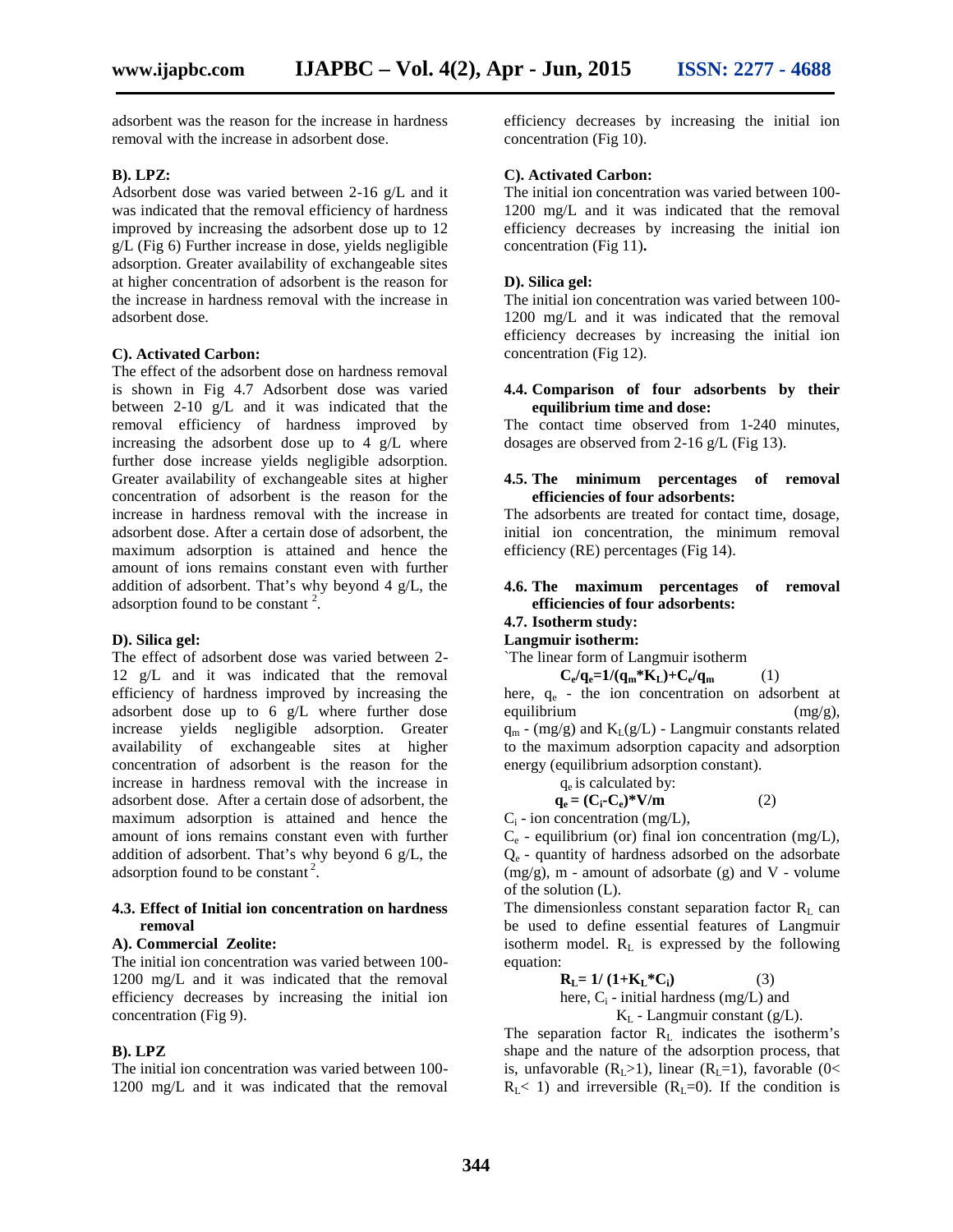favourable, it indicating that the adsorption process is favourable for the removal of hardness ions  $\frac{3}{2}$ .

#### **Isotherm kineticss:**

## **4.7.1. Langmuir adsorption isotherm: A). Commercial Zeolite**:

The values of  $R_L$  was found to be 0.0010, indicating that the adsorption process is favourable for the removal of hardness ions. The observed values of  $\mathbb{R}^2$ ,  $q_m$  and  $K_L$  from the following plot that are 0.966, 250 and 0.957 respectively. The values are satisfactory for the adsorption on to Commercial Zeolite (Table 2).

#### **B). LPZ**:

The values of  $R<sub>L</sub>$  was found to be 0.0014, indicating that the adsorption process is favourable for the removal of hardness ions. The observed values of  $\mathbb{R}^2$ ,  $q_m$  and  $K_L$  from the following plot that are 0.984, 200 and 0.711 respectively.

#### **C). Activated Carbon**:

The values of  $R<sub>L</sub>$  was found to be 0.0005, indicating that the adsorption process is favourable for the removal of hardness ions. The observed values of  $\mathbb{R}^2$ ,  $q_m$  and  $K_L$  from the following plot that are 0.984, 333 and 1.608 respectively.

#### **D). Silica gel**:

The values of  $R<sub>L</sub>$  was found to be 0.0007, indicating that the adsorption process is favourable for the removal of hardness ions. The observed values of  $\mathbb{R}^2$ ,  $q_m$  and  $K_L$  from the following plot that are 0.988, 333 and 1.188 respectively.

#### **Freundlich isotherm:**

Freundlich isotherm (Freundlich, 1932) is another isotherm model; it considers adsorption on heterogeneous surfaces. The linear form of Freundlich model can be written as:

 $\log q_e = \log K_f + (1/n)\log C_f$  (3) Here  $q_e$  is calculated by using the formula given below:

$$
q_e = (C_i - C_e)^* V/m \tag{4}
$$

In the above equations:

 $C_i$  - initial ion concentration (mg/L),

 $C_e$  - equilibrium (or) final ion concentration (mg/L), Q<sup>e</sup> - quantity of hardness adsorbed on the adsorbate (mg/g), m - amount of adsorbate (g), V - volume of the solution (L).

#### **Isotherm kinetics:**

#### **4.7.2. Freundlich adsorption isotherm:**

#### **A).Commercial Zeolite:**

The observed values of  $\mathbb{R}^2$ , n and  $K_f$  from the following plot that are 0.926, 1.669 and 0.612 respectively (Table 3).

#### **B). LPZ:**

The observed values of  $\mathbb{R}^2$ , n and  $K_f$  from the following plot that are 0.912, 2.141 and 0.891 respectively.

## **C). Activated Carbon:**

The observed values of  $\mathbb{R}^2$ , n and  $K_f$  from the following plot that are 0.993, 1.46 and 0.342 respectively.

#### **D). Silica gel:**

The observed values of  $R^2$ , n and  $K_f$  from the following plot that are 0.970, 1.567 and 0.505 respectively.

#### **CONCLUSION**

- **1.** The affinity of the four adsorbents for removing the hardness was in the order of 100> 200> 300> 450> 600> 800> 1000> 1200 mg/L, the order was as a result of a combination of different factors, but maximum removal efficiencies of four adsorbents obtained at initial ion concentration 100mg/L.
- **2.** The key factors found to control the adsorption efficiency of the adsorbents were: adsorbent contact time, adsorbent dose, initial ion concentration.
- **3**. The following conditions were found to be the best for the removal of the hardness ions from stock solution by the four adsorbents:
	- $\triangleright$  Adsorbent dose is 6g/L, contact time is 60 minutes by LPZ,
	- $\triangleright$  Adsorbent dose is 12g/L, contact time is 30 minutes by Commercial Zeolite,
	- $\triangleright$  Adsorbent dose is 4g/L, contact time is 150 minutes by Activated Carbon,
	- $\triangleright$  Adsorbent dose is 6g/L, contact time is 90 minutes by Silica gel.
- **4**. LPZ has a low maximum adsorption capacity (200 mg/g) compared with commercial adsorbents.

LPZ is essential to improvise the capacity for more washes, hence save economy and time. In order to reduce the cost of the adsorbent, use the natural substances having similar properties as chemicals instead of chemicals used in the preparation in the present study.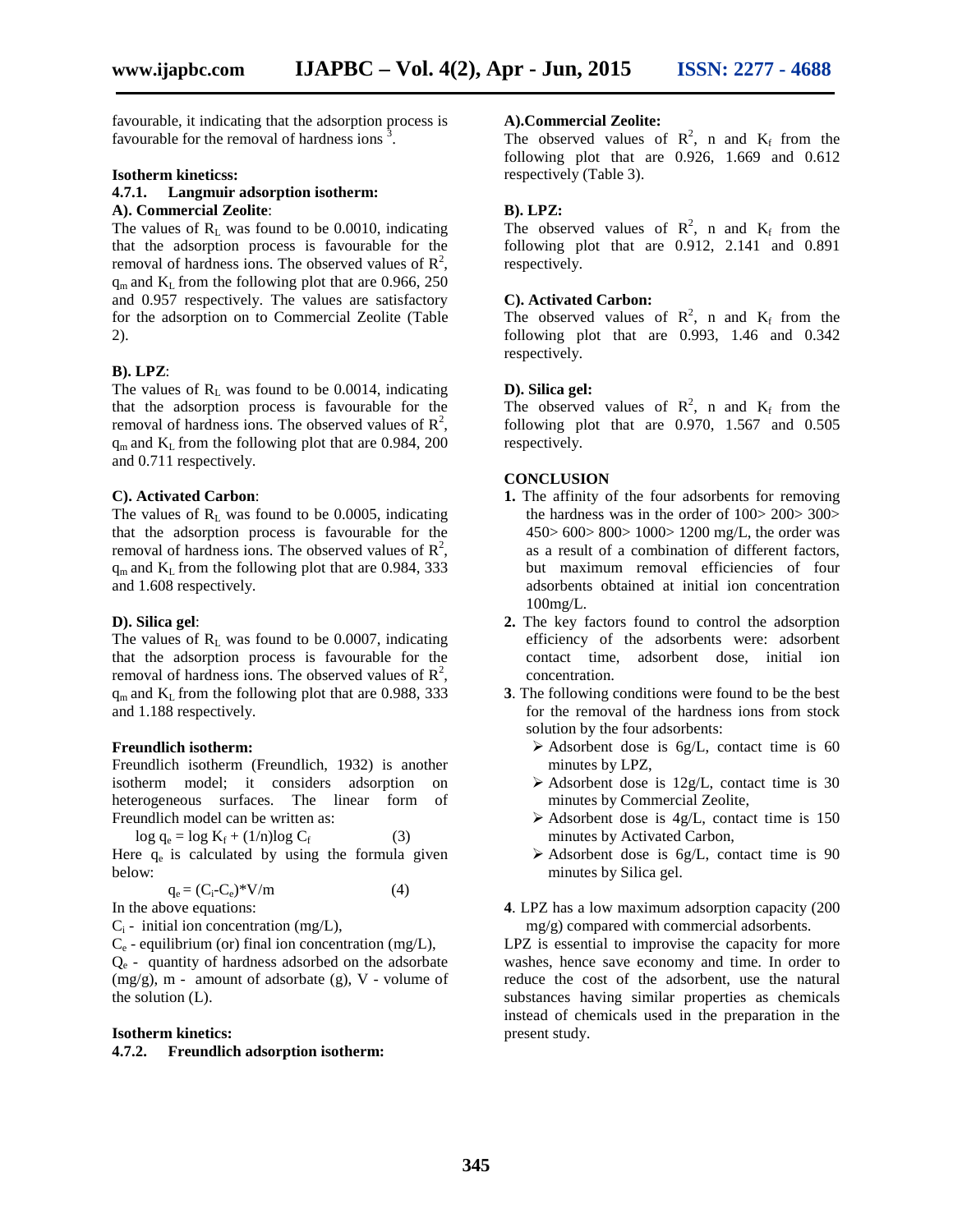

**Effect of contact time on hardness removal by Commercial Zeolite**



**Effect of contact time on hardness removal by Commercial LPZ**



**Effect of contact time on hardness removal by Activated Carbon**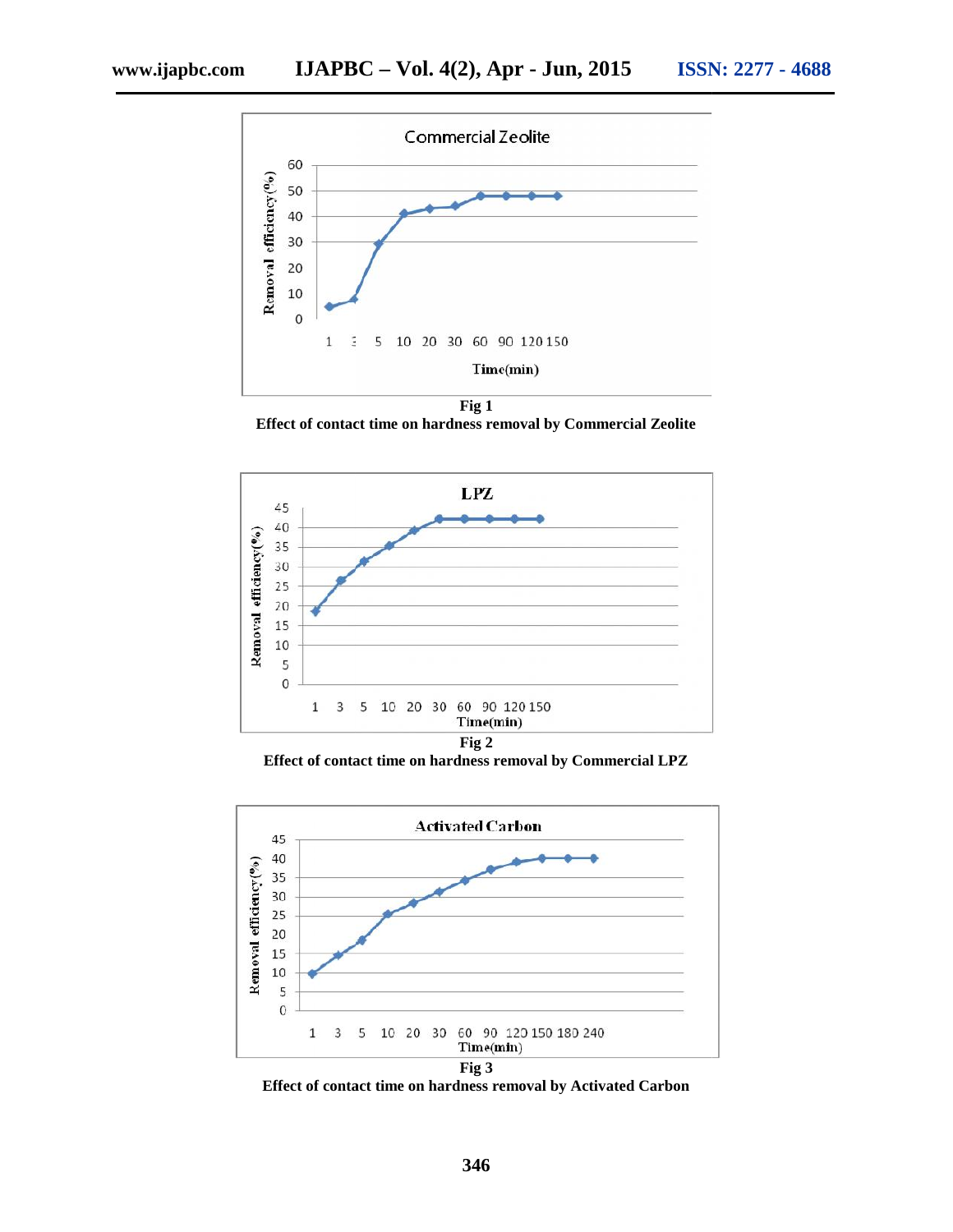

**Effect of contact time on hardness removal by Activated Carbon**



**Effect of contact time on hardness removal by Commercial Zeolite of contact** 



**Effect of contact time on hardness removal by LPZ**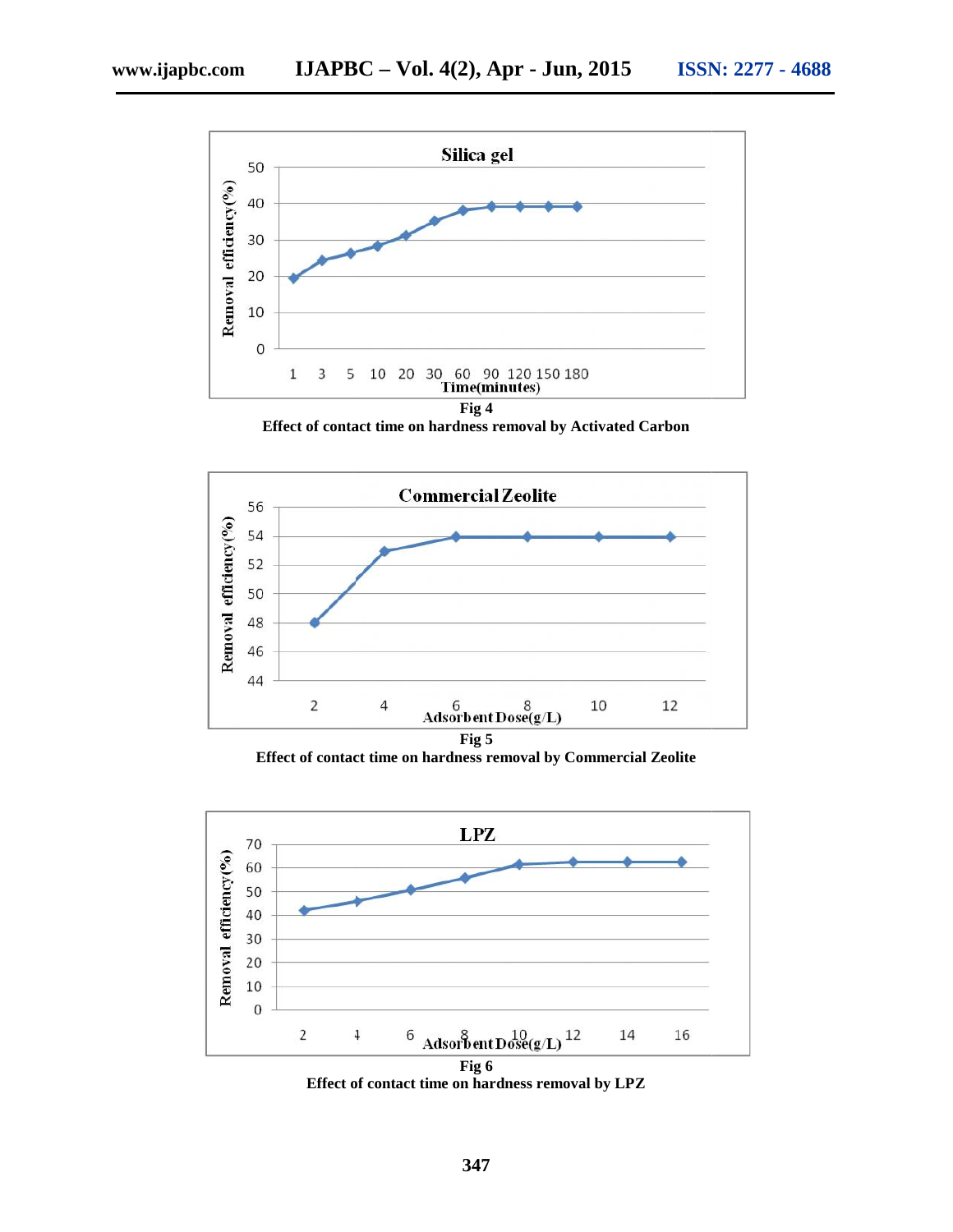

**Effect of contact time on hardness removal by LPZ** : (Hardness 510mg/L, Contact time (150 min).



**Effect of contact time on hardness removal by Silica gel:** (Hardness 510mg/L, Contact time(90 min).



**Effect of initial ion concentration on hardness removal by Commercial Zeolite: (Contact time 60 min, Dosage** 6g/L).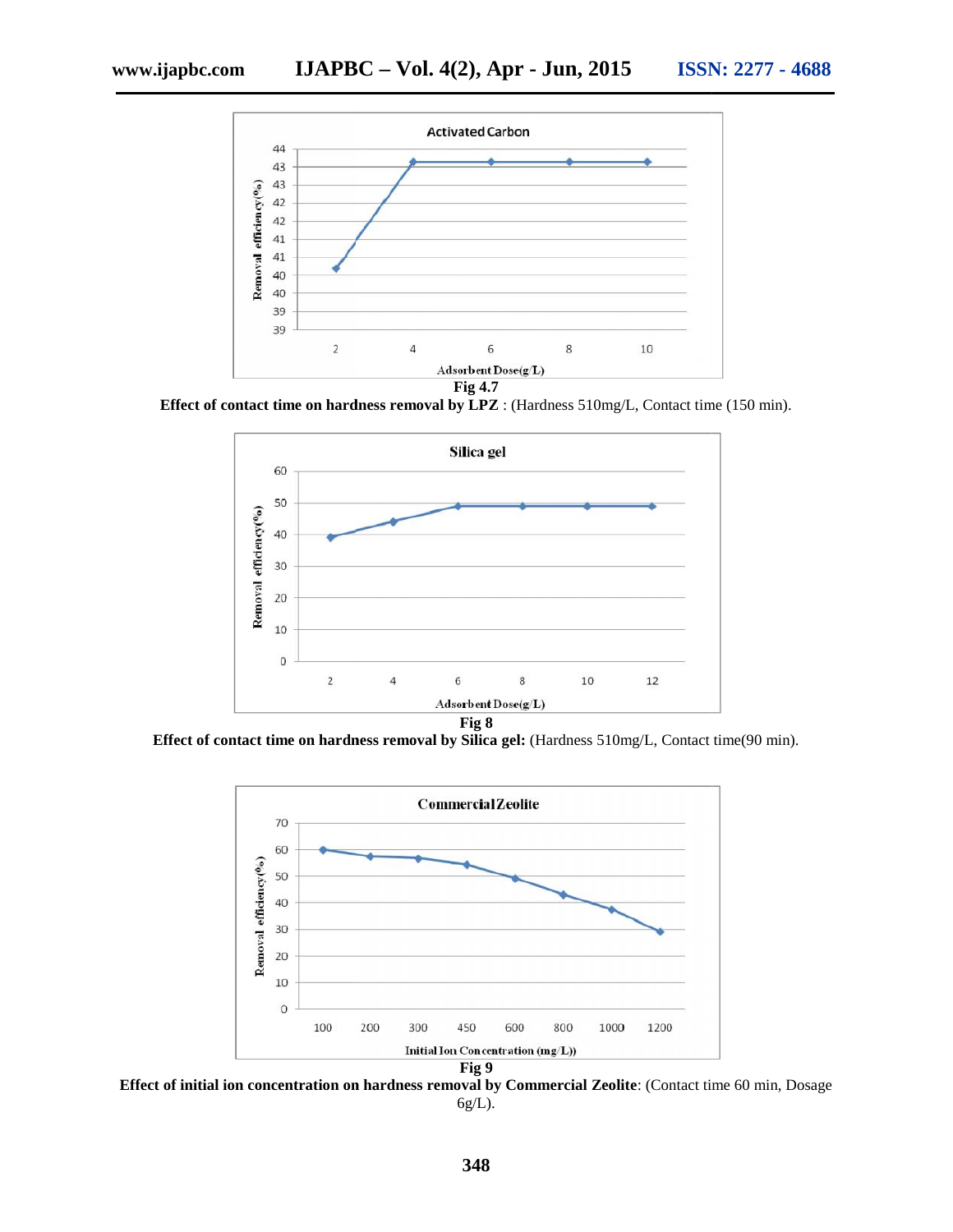

**Effect of initial ion concentration on hardness removal by LPZ:** (Contact time 30 min, Dosage 12g/L).



**Effect of initial ion concentration on hardness removal by** ffect of initial ion concentration on hardness removal by activated carbon: (Contact time 150 min, Dosage 4g/L).



**Effect of initial ion concentration on hardness removal by Silica gel:** (Contact time 90 min, Dosage 6g/L). **ion gel:**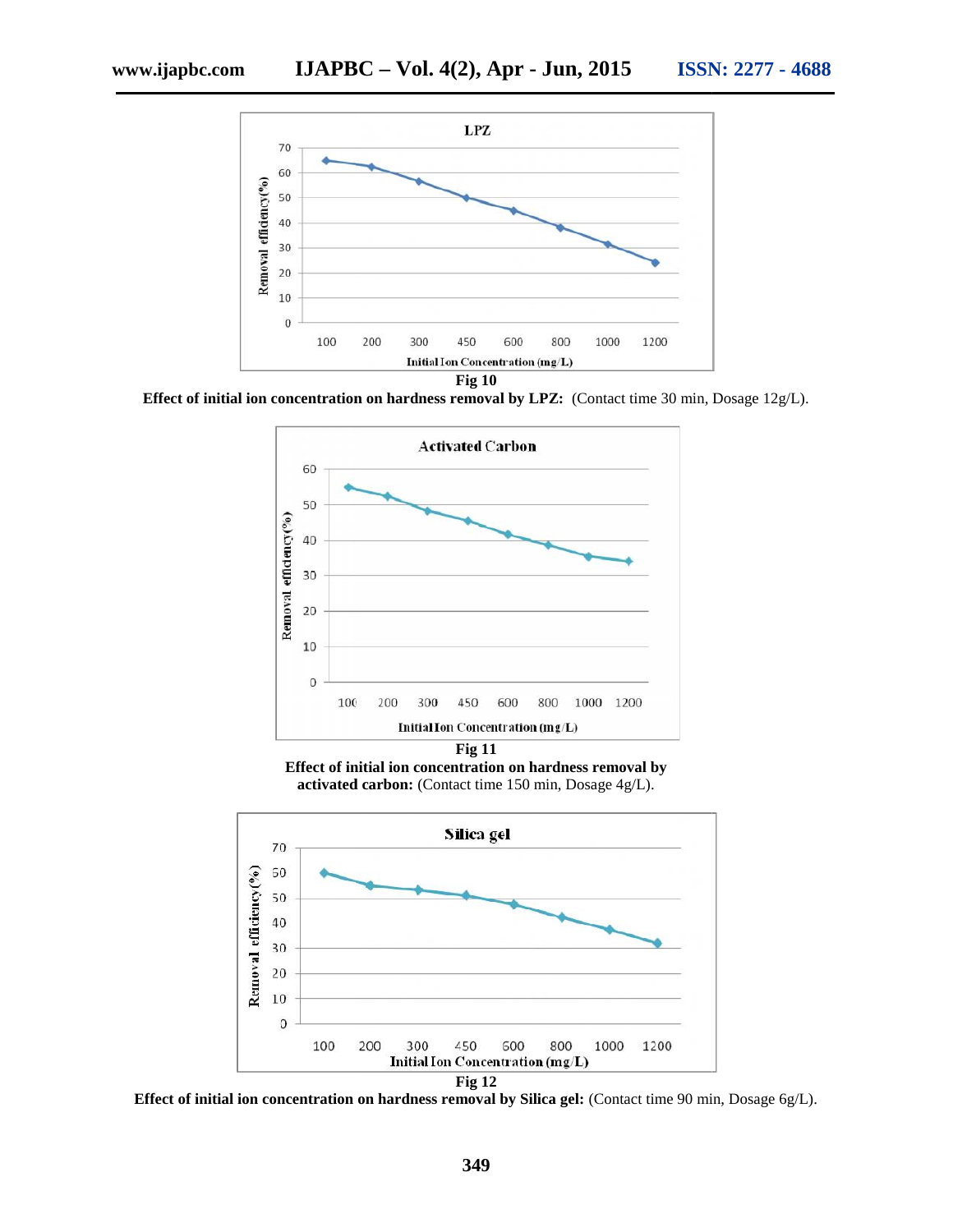

**Comparison of four adsorbents by their equilibrium time and dose**



**minimum percentages of removal efficiencies of four adsorbents**



**maximum percentages of removal efficiencies of four adsorbents when treated for Contact time, Dosage, Initial ion concentration.**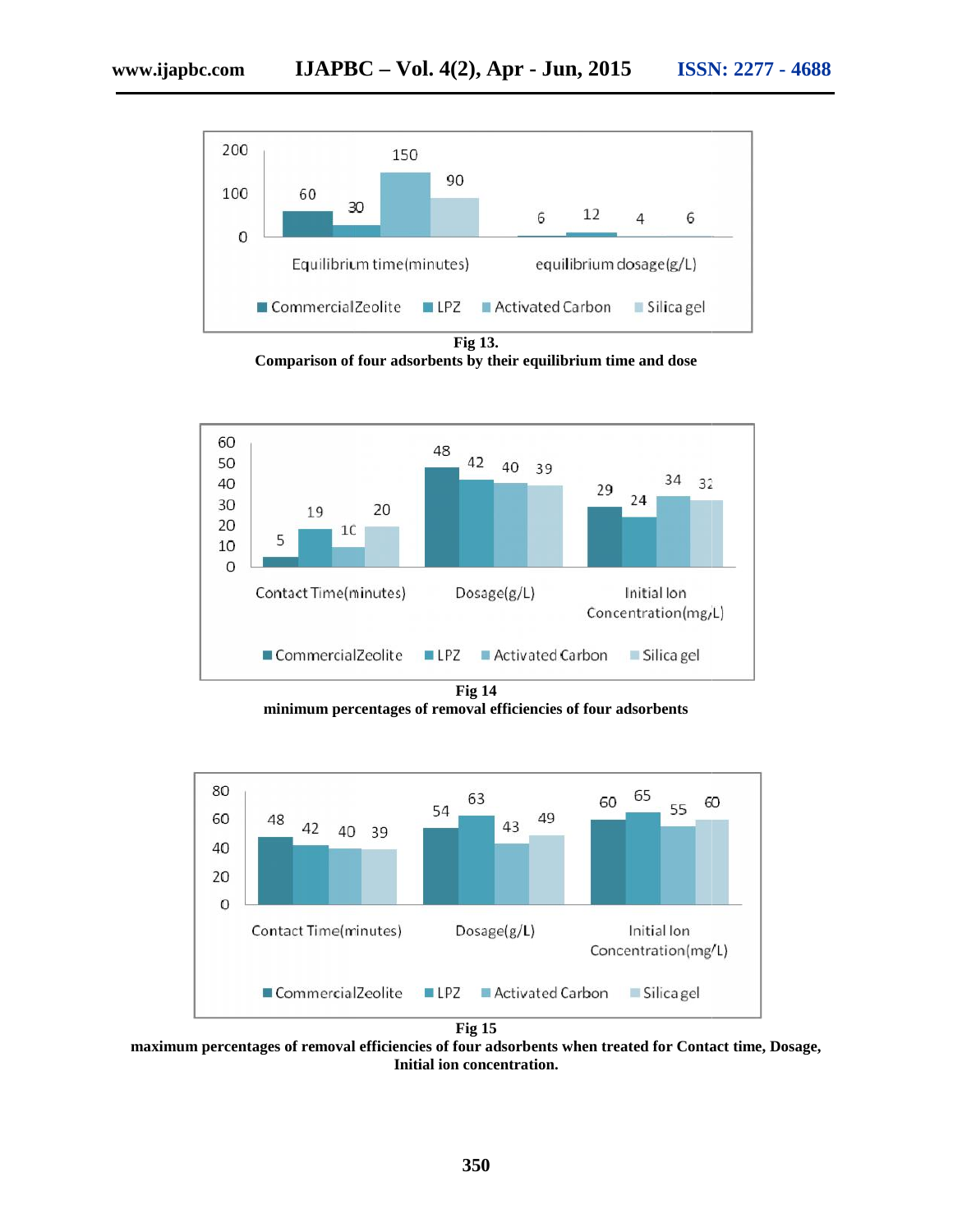

**Langmuir adsorption isotherm for Commercial Zeolite**



**Fig 17 Langmuir adsorption isotherm for LPZ.**



**Fig 18** Langmuir adsorption isotherm for Activated Carbon.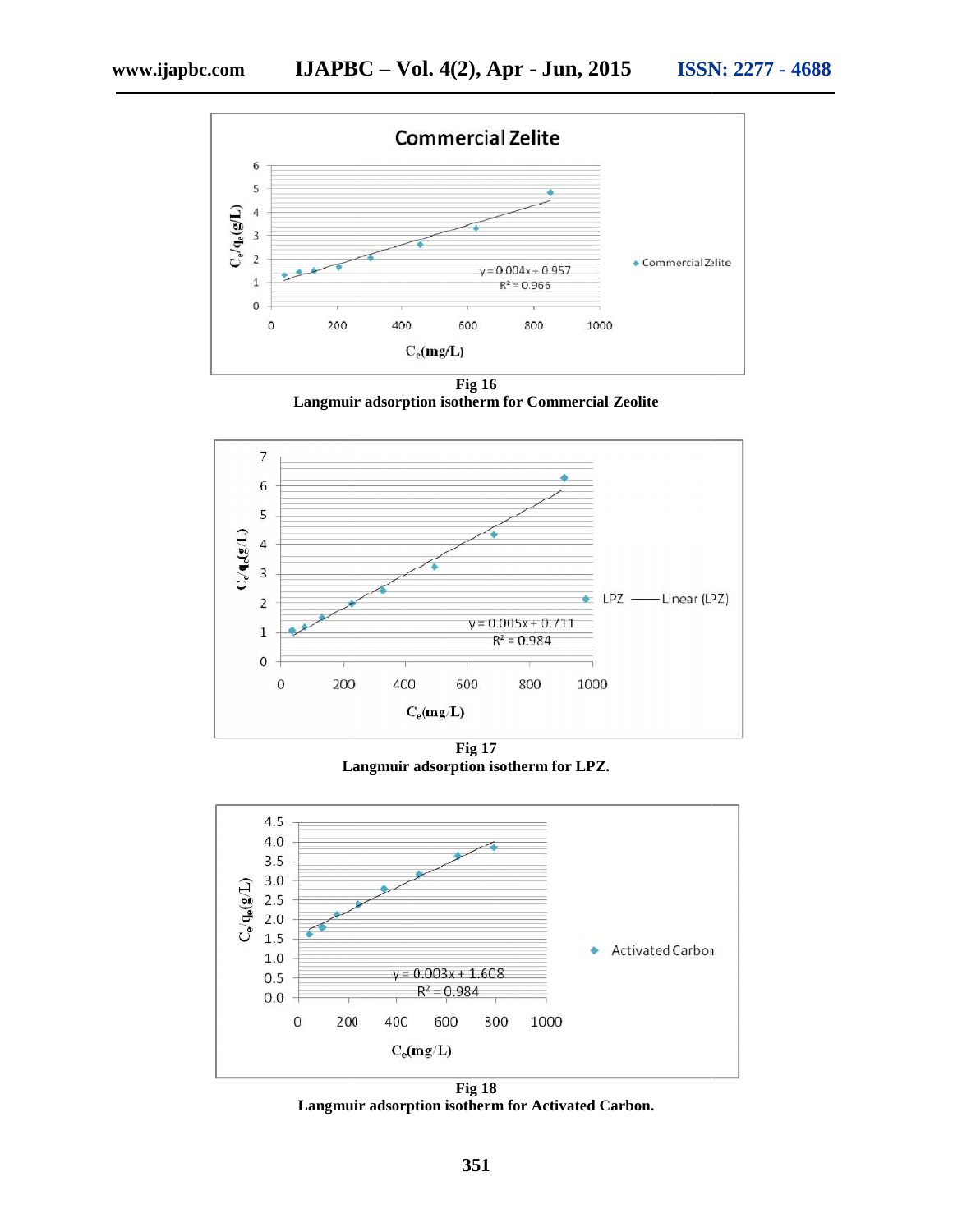

**Fig 19** Langmuir adsorption isotherm for Silica gel.



**Fig 20 Freundlich adsorption isotherm for Commercial Zeolite. Freundlich** 



**Fig 21 Freundlich adsorption isotherm for LPZ**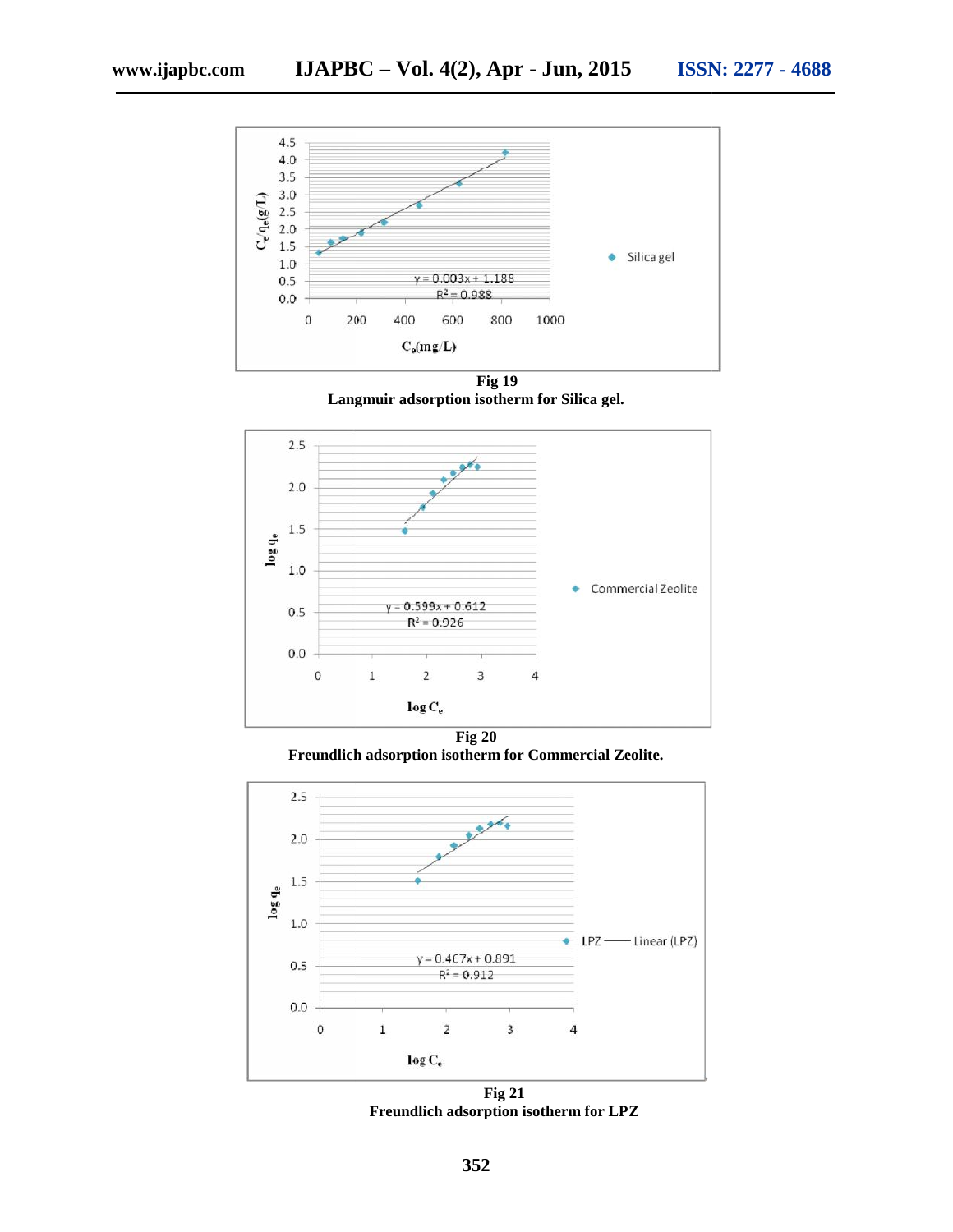

**Freundlich adsorption isotherm for Activated carbon.**



**Fig 23 Freundlich adsorption isotherm for Silica gel. Freundlich adsorption** 

| Table 1<br><b>Chemical Composition of Fly Ash</b> |                            |  |  |  |  |
|---------------------------------------------------|----------------------------|--|--|--|--|
| Compound                                          | Composition of Fly Ash (%) |  |  |  |  |
| SiO <sub>2</sub>                                  | 59.96                      |  |  |  |  |
| $Al_2O_3$                                         | 26.15                      |  |  |  |  |
| Fe <sub>2</sub> O <sub>3</sub>                    | 5.85                       |  |  |  |  |

**Table 2 Langmuir adsorption parameters of four adsorbents:**

| S.No     | <b>Parameter</b> | <b>Adsorbent</b>      |       |                            |            |  |
|----------|------------------|-----------------------|-------|----------------------------|------------|--|
|          |                  | Commercial<br>Zeolite | LPZ   | <b>Activated</b><br>Carbon | Silica gel |  |
|          | $R^2$            | 0.966                 | 0.984 | 0.984                      | 0.988      |  |
| $\gamma$ | $q_m$            | 250                   | 200   | 333                        | 333        |  |
| 3        | $K_{L}$          | 0.957                 | 0.711 | 1.608                      | 1.188      |  |